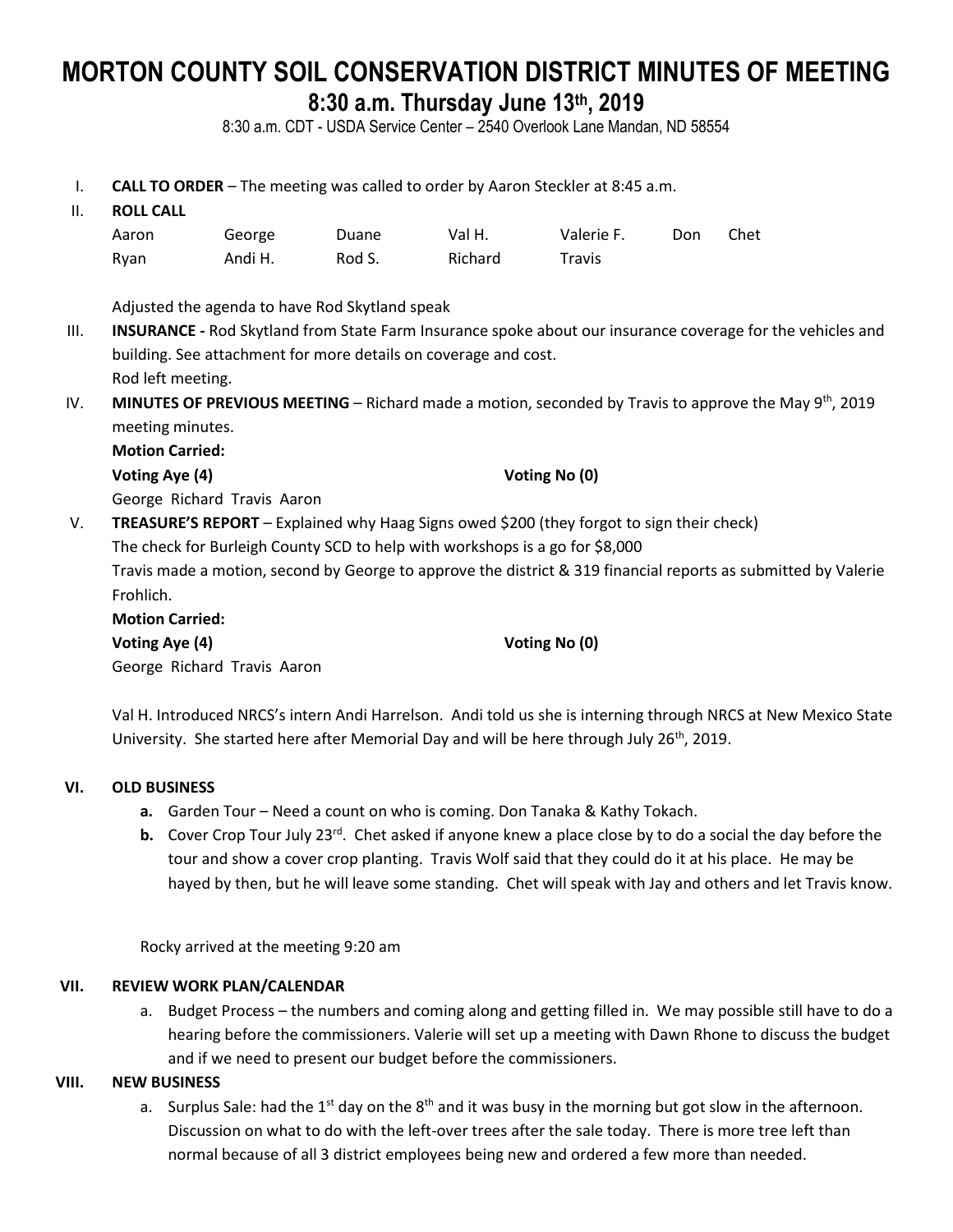There was discussion on doing another half price sale or a bundle sale to get rid of the left-over trees. Rocky made a motion, second by George to have one more sale day for a bundle sale for a dollar amount based on how many and then throw the rest of the trees. The board would like to advertise for this sale again.(Facebook, website, Newspapers)

# **Motion Carried:**

#### **Voting Aye (5) Voting No (0)**

George Richard Travis Aaron Rocky

After the second day of the surplus sale with sales being low Valerie sent out the numbers from the sale and the cost to do another one day sale in two weeks and asked the board if we should rethink the bundle sale.

It was decided to contact those who expressed some interest in getting more trees and offer them trees for a dollar and then throw the rest and not do another sale because the cost to do it would be more than the sales would be.

b. Rocky made a motion, second by Richard to approve the budget as presented.

# **Motion Carried:**

# **Voting Aye (5) Voting No (0)**

George Richard Travis Aaron Rocky

c. Soil Conservation District Assistance Program – need signature if we want to participate in the program. Aaron signed the contract.

# **IX. REPORT OF DISTRICT PROGRAMS**

a. OMG – Has been making phone calls to producers. Waiting for receipts. Uploading practices to tool kit.

Getting information together for Connie, she wants to do a quarterly report.

# **X. REPORT OF DISTRICT EMPLOYEES**

- a. District Technician
	- i. All tress where planted by June  $3<sup>rd</sup>$  and started laying fabric after that.
	- ii. Maxed out comp hours what to do when on a job work till done or stop. Board agreed to just work till complete and get paid for the hours over maximum.
	- iii. Tim Kuntz's last day is June  $21^{st}$ . Will have Jacob practice driving while Tim is still here to supervise.
	- iv. Archie Wanner credit was lost found it written in the minutes.
	- v. Had to have the refrigeration people come out for the cooler was warm found a capacitator went out. Service man mentioned it may need an overhaul on the unit.
	- vi. Items to look at repairing or replacing:
		- 1. Compressor
		- 2. Enclosed trailer wiring
		- 3. Flat bed lights/wiring
		- 4. Tractor park position not engaging
		- 5. Dodge exhaust leak
- b. District Secretary
	- i. Received paper work from Bain Insurance for Governance Liability
	- ii. Worked up some numbers for dental and vision insurance. The board asked that it be moved to the personnel committees and bring back to the board for approval.
- c. 319 Watershed Coordinator
	- i. Achievement Winner Paul Govig & Julie Krenz have accepted the award.